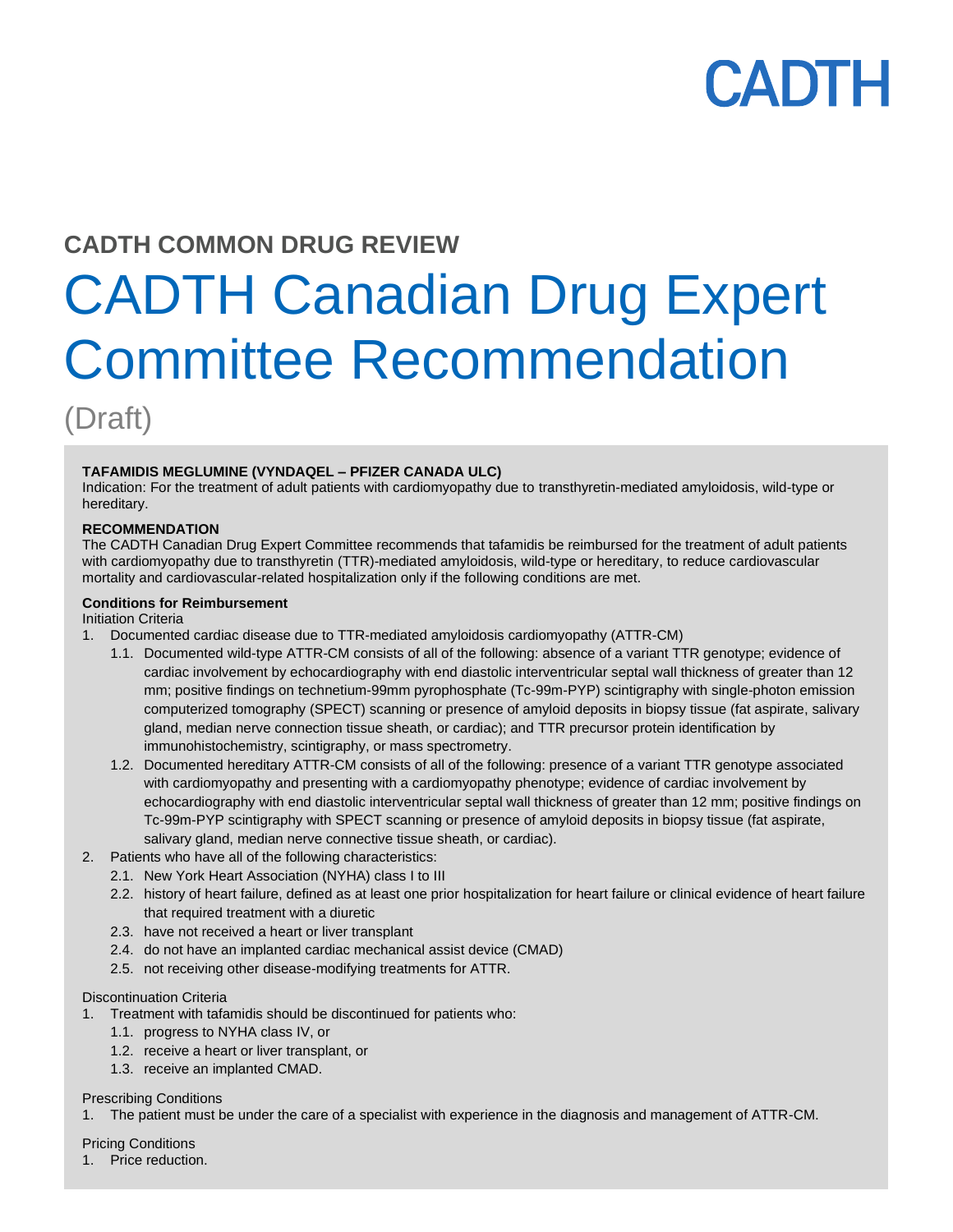Disclaimer: The information in this document is intended to help Canadian health care decision-makers, health care professionals, health systems leaders, and policy-makers make well-informed decisions and thereby improve the quality of health care services. While patients and others may access this document, the document is made available for informational purposes only and no representations or warranties are made with respect to its fitness for any particular purpose. The information in this document should not be used as a substitute for professional medical advice or as a substitute for the application of clinical judgment in respect of the care of a particular patient or other professional judgment in any decision-making process. The Canadian Agency for Drugs and Technologies in Health (CADTH) does not endorse any information, drugs, therapies, treatments, products, processes, or services.

While care has been taken to ensure that the information prepared by CADTH in this document is accurate, complete, and up-to-date as at the applicable date the material was first published by CADTH, CADTH does not make any guarantees to that effect. CADTH does not guarantee and is not responsible for the quality, currency, propriety, accuracy, or reasonableness of any statements, information, or conclusions contained in any third-party materials used in preparing this document. The views and opinions of third parties published in this document do not necessarily state or reflect those of CADTH.

CADTH is not responsible for any errors, omissions, injury, loss, or damage arising from or relating to the use (or misuse) of any information, statements, or conclusions contained in or implied by the contents of this document or any of the source materials.

This document may contain links to third-party websites. CADTH does not have control over the content of such sites. Use of third-party sites is governed by the third-party website owners' own terms and conditions set out for such sites. CADTH does not make any guarantee with respect to any information contained on such third-party sites and CADTH is not responsible for any injury, loss, or damage suffered as a result of using such third-party sites. CADTH has no responsibility for the collection, use, and disclosure of personal information by third-party sites.

Subject to the aforementioned limitations, the views expressed herein are those of CADTH and do not necessarily represent the views of Canada's federal, provincial, or territorial governments or any third party supplier of information.

This document is prepared and intended for use in the context of the Canadian health care system. The use of this document outside of Canada is done so at the user's own risk.

This disclaimer and any questions or matters of any nature arising from or relating to the content or use (or misuse) of this document will be governed by and interpreted in accordance with the laws of the Province of Ontario and the laws of Canada applicable therein, and all proceedings shall be subject to the exclusive jurisdiction of the courts of the Province of Ontario, Canada.

The copyright and other intellectual property rights in this document are owned by CADTH and its licensors. These rights are protected by the Canadian *Copyright Act* and other national and international laws and agreements. Users are permitted to make copies of this document for non-commercial purposes only, provided it is not modified when reproduced and appropriate credit is given to CADTH and its licensors.

**Redactions:** Confidential information in this document has been redacted at the request of the manufacturer in accordance with the *CADTH Common Drug Review Confidentiality Guidelines.*

**About CADTH:** CADTH is an independent, not-for-profit organization responsible for providing Canada's health care decision-makers with objective evidence to help make informed decisions about the optimal use of drugs, medical devices, diagnostics, and procedures in our health care system.

**Funding:** CADTH receives funding from Canada's federal, provincial, and territorial governments, with the exception of Quebec.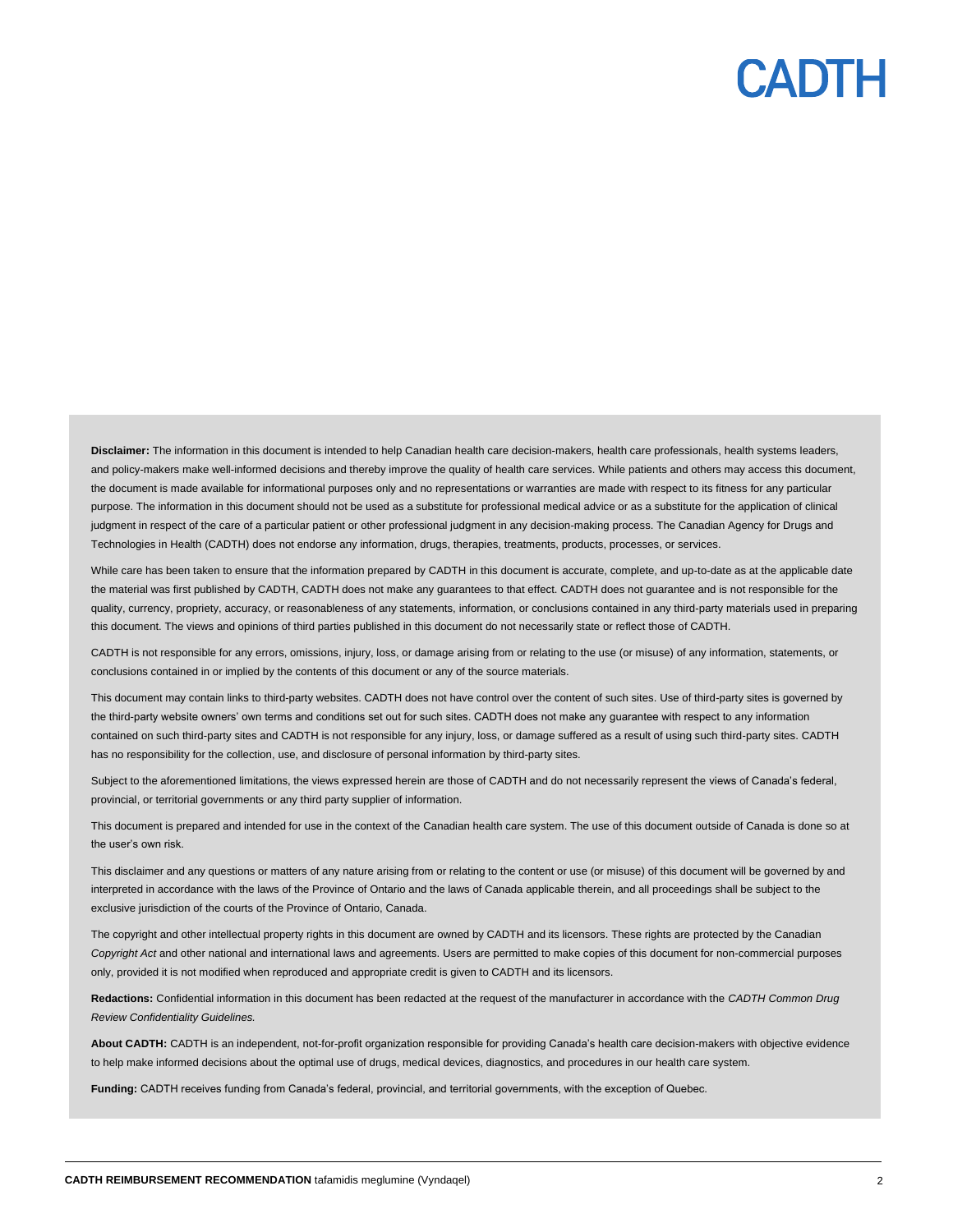

# **TAFAMIDIS MEGLUMINE (VYNDAQEL – PFIZER CANADA ULC)**

Indication: For the treatment of adult patients with cardiomyopathy due to transthyretin-mediated amyloidosis, wild-type or hereditary, to reduce cardiovascular mortality and cardiovascular-related hospitalization

The recommendation supersedes the CADTH Canadian Drug Expert Committee (CDEC) recommendation for this drug and indication dated February 21, 2020.

#### **Recommendation**

The CADTH Canadian Drug Expert Committee (CDEC) recommends that tafamidis be reimbursed for the treatment of adult patients with cardiomyopathy due to transthyretin (TTR)-mediated amyloidosis, wild-type or hereditary, to reduce cardiovascular mortality and cardiovascular-related hospitalization only if the following conditions are met.

### **Conditions for Reimbursement**

#### **Initiation Criteria**

- 1. Documented cardiac disease due to TTR-mediated amyloidosis cardiomyopathy (ATTR-CM)
	- 1.1. Documented wild-type ATTR-CM consists of all of the following: absence of a variant TTR genotype; evidence of cardiac involvement by echocardiography with end diastolic interventricular septal wall thickness of greater than 12 mm; positive findings on technetium-99mm pyrophosphate (Tc-99m-PYP) scintigraphy with single-photon emission computerized tomography (SPECT) scanning or presence of amyloid deposits in biopsy tissue (fat aspirate, salivary gland, median nerve connection tissue sheath, or cardiac); and TTR precursor protein identification by immunohistochemistry, scintigraphy, or mass spectrometry.
	- 1.2. Documented hereditary ATTR-CM consists of all of the following: presence of a variant TTR genotype associated with cardiomyopathy and presenting with a cardiomyopathy phenotype; evidence of cardiac involvement by echocardiography with end diastolic interventricular septal wall thickness of greater than 12 mm; positive findings on Tc-99m-PYP scintigraphy with SPECT scanning or presence of amyloid deposits in biopsy tissue (fat aspirate, salivary gland, median nerve connective tissue sheath, or cardiac).
- 2. Patients who have all of the following characteristics:
	- 2.1. New York Heart Association (NYHA) class I to III
	- 2.2. history of heart failure, defined as at least one prior hospitalization for heart failure or clinical evidence of heart failure that required treatment with a diuretic
	- 2.3. have not received a heart or liver transplant
	- 2.4. do not have an implanted cardiac mechanical assist device (CMAD)
	- 2.5. not receiving other disease-modifying treatments for ATTR.

#### **Discontinuation Criteria**

- 1. Treatment with tafamidis should be discontinued for patients who:
	- 1.1. progress to NYHA class IV, or
	- 1.2. receive a heart or liver transplant, or
	- 1.3. receive an implanted CMAD.

#### **Prescribing Conditions**

1. The patient must be under the care of a specialist with experience in the diagnosis and management of ATTR-CM.

#### **Pricing Conditions**

1. Price reduction.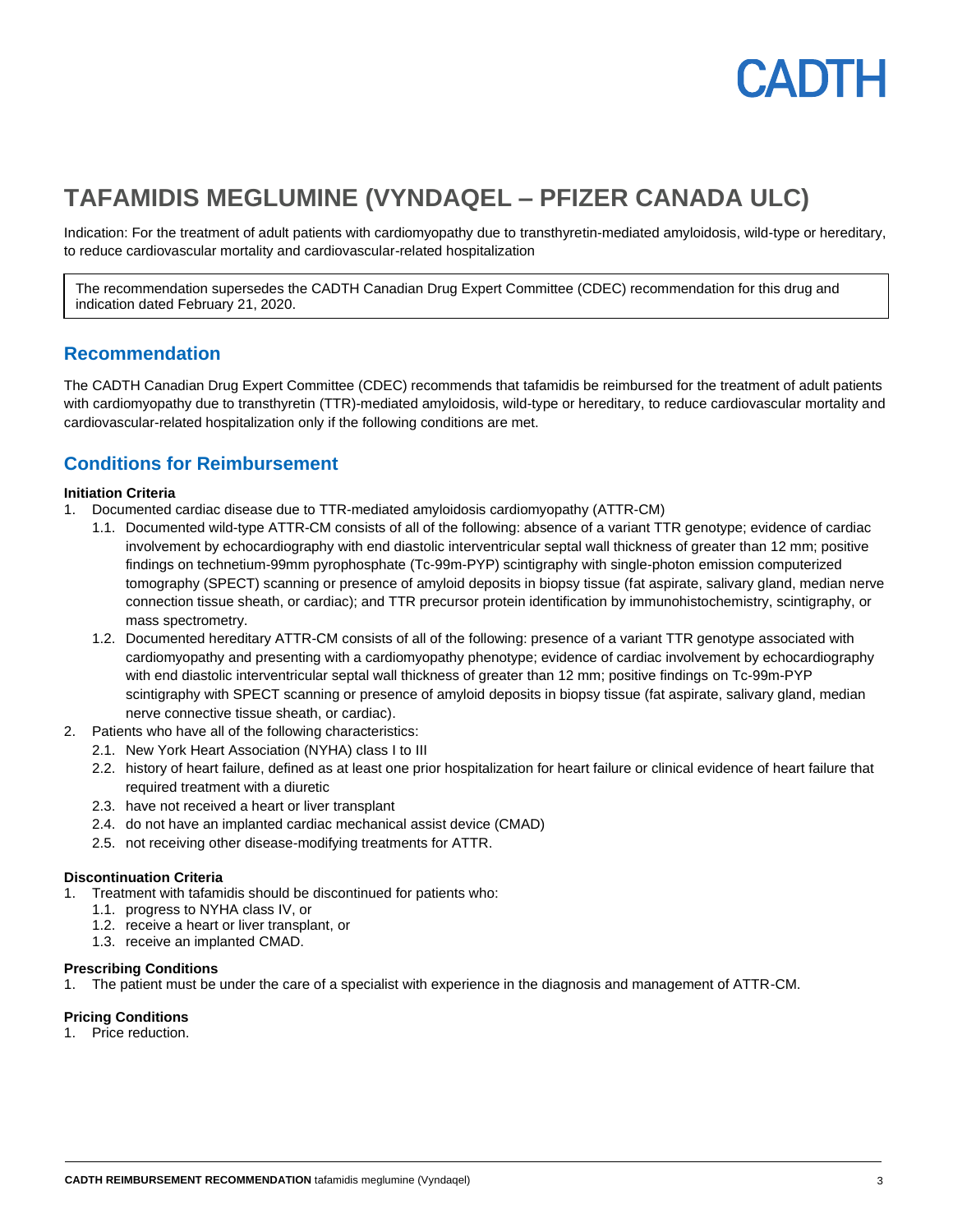### **Reasons for the Recommendation**

- 1. In one double-blind, phase III, randomized controlled trial in patients with wild-type or hereditary ATTR-CM, treatment with tafamidis 80 mg was associated with reduced mortality and cardiovascular-related hospitalizations after 30 months compared with placebo. At month 30, more patients were alive in the tafamidis 80 mg group compared with the placebo group (69.3% versus 57.1%). There were also more cardiovascular-related hospitalizations in the placebo group compared with tafamidis 80 mg, among patients who were alive at month 30 (mean: 0.46 per year versus 0.34 per year). Clinically important differences were also observed in favour of tafamidis at month 30 in health-related quality of life, as measured by the Kansas City Cardiomyopathy Questionnaire (KCCQ) overall score (least square mean difference for tafamidis 80 mg versus placebo: 13.5 points; 95% confidence interval [CI], 9.2 to 17.8), and disability progression, as measured by the 6-minute walk test (6MWT) (least square mean change of –54.8 metres versus –130.6 metres).
- 2. There is an unmet clinical need due to the absence of effective alternative treatments for ATTR-CM. There are no other approved treatment options that address the underlying mechanism of the disease and are supported by robust evidence.
- 3. Patients classified as NYHA class IV (i.e., unable to carry on any physical activity without discomfort, symptoms of heart failure at rest, if any physical activity is undertaken discomfort increases) at baseline and those who had prior liver or heart transplant or an implanted CMAD were excluded from the study. If, during the study, a patient chose to accept a donor organ transplant or had implantation of a CMAD, the patient was discontinued from the study. Therefore, there is no evidence to support the use of tafamidis in these patients.
- 4. The sponsor-submitted price of tafamidis is \$133.57 per 20 mg capsule. At a dose of tafamidis 80 mg daily, the cost of tafamidis is \$534 daily and \$195,012 annually. Based on a CADTH reanalysis of the sponsor-submitted economic model, the incremental cost-utility ratio (ICUR) for tafamidis compared with best supportive care (BSC) is \$443,694 per quality-adjusted life-year (QALY) gained. However, this estimate is associated with significant uncertainty due to limitations in the submitted model structure. Based on the CADTH reanalysis, a price reduction of more than 92% is required for tafamidis to achieve an ICUR of \$50,000 per QALY.
- 5. When discussing the Request for Advice, CDEC acknowledged that Tc-99m-PYP scintigraphy with SPECT scanning is now the standard practice suggested by guidelines for diagnosis of ATTR-CM. CDEC discussed that a biopsy is indicated for diagnosing ATTR-CM only if scintigraphy is equivocal, unavailable, or discordant with clinical suspicion (i.e., ATTR is highly suspected clinically despite a negative PYP scan).

### **Implementation Considerations**

- Diagnosis of hereditary or wild-type ATTR-CM requires specialized testing for amyloid protein, scintigraphy, or genetic testing, which are available at larger academic centres.
- The classification of patients according to NYHA class depends on clinician judgment; there are no laboratory or imaging criteria that designate a patient as having transitioned from NYHA class III to NYHA class IV. This judgment will rely on clinical assessments only.
- The prevalence of wild-type ATTR-CM is unknown and some evidence indicates that wild-type ATTR may be underdiagnosed. The budget impact of tafamidis may be considerable given the high cost of the drug. Even at a substantially reduced price, CDEC discussed that the budget impact of tafamidis could be even greater if the prevalence of wild-type ATTR is higher than currently recognized. The availability of an effective treatment may also stimulate diagnostic testing with further impact on health system resources. CDEC also discussed that the diagnostic accuracy of currently used tests among the broad spectrum of patients with restrictive cardiomyopathy is unknown.
- Positive findings of Tc-99m-PYP scintigraphy with SPECT scanning is defined as Perugini Grade 2 or higher uptake (greater than or equal to bone uptake), or a heart to contralateral lung uptake ratio  $\geq 1.5$ .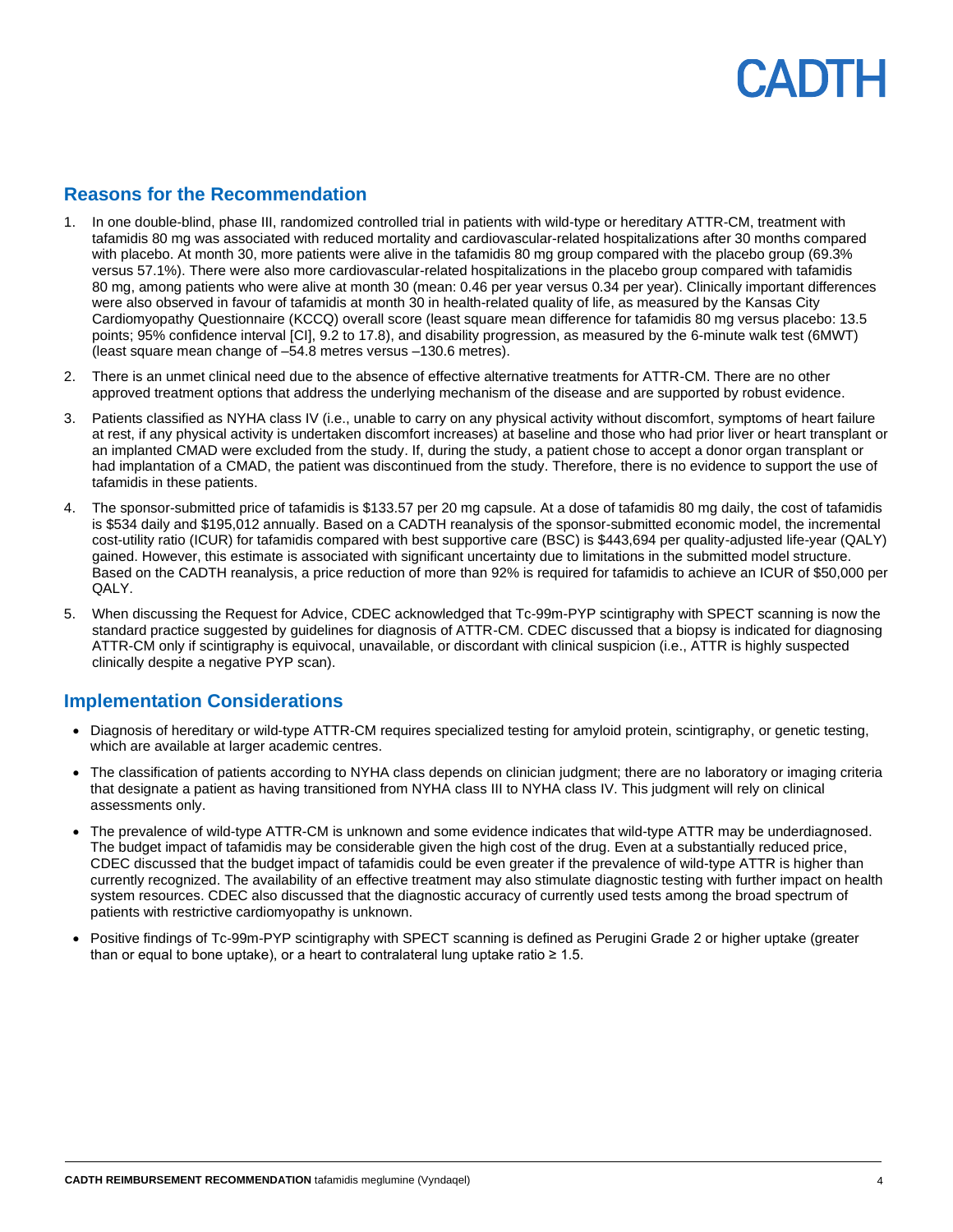# CADIH

## **Discussion Points**

- CDEC acknowledged that many patients receiving tafamidis will likely experience some worsening of their symptoms over time, but that these patients may nevertheless continue to benefit from treatment with tafamidis as their disease trajectory may have been more rapid had they not received the drug.
- There is no evidence to support the use of tafamidis in combination with other TTR stabilizers or interfering ribonucleic acid drugs that may be used to treat other symptoms of ATTR, such as polyneuropathy.
- Patients who are asymptomatic with cardiac involvement who do not have a history or clinical evidence of heart failure were not included in the ATTR-ACT trial. The benefit of treatment with tafamidis in this patient population is unknown.
- CDEC discussed that while analyses of the tafamidis 80 mg dose were exploratory in the ATTR-ACT study, results were aligned with the primary analysis conducted in the pooled tafamidis 80 mg and 20 mg group. Further, two-thirds of patients in the pooled dose group received 80 mg tafamidis.
- In the CDEC meeting regarding the Request for Advice, CDEC discussed current standard practices for diagnosing ATTR and acknowledged that these have changed since the pivotal trial (ATTR-ACT) was completed. Clinical expert input, guidelines, and position statements indicated that biopsy is no longer required, and that Tc-99m-PYP scintigraphy with SPECT scanning is a non-invasive and accurate method for diagnosing ATTR-CM. CDEC also discussed that endomyocardial biopsy is associated with a risk of serious complications that are of concern in this patient population. CDEC concluded that biopsies are only necessary in the case that results from Tc-99m-PYP scintigraphy are equivocal, unavailable, or clinical suspicion remains high despite negative results.

### **Background**

Tafamidis meglumine is a selective TTR stabilizer that binds to thyroxine binding sites, thus stabilizing the TTR tetramer. The Health Canada indication for tafamidis is for the treatment of adult patients with cardiomyopathy due to TTR-mediated amyloidosis, wild-type or hereditary, to reduce cardiovascular mortality and cardiovascular-related hospitalization. Tafamidis is available as a 20 mg capsule. The recommended dose of tafamidis meglumine is 80 mg (administered as four 20 mg capsules) taken orally, once daily, with or without food. The dose may be reduced to 20 mg if not tolerated.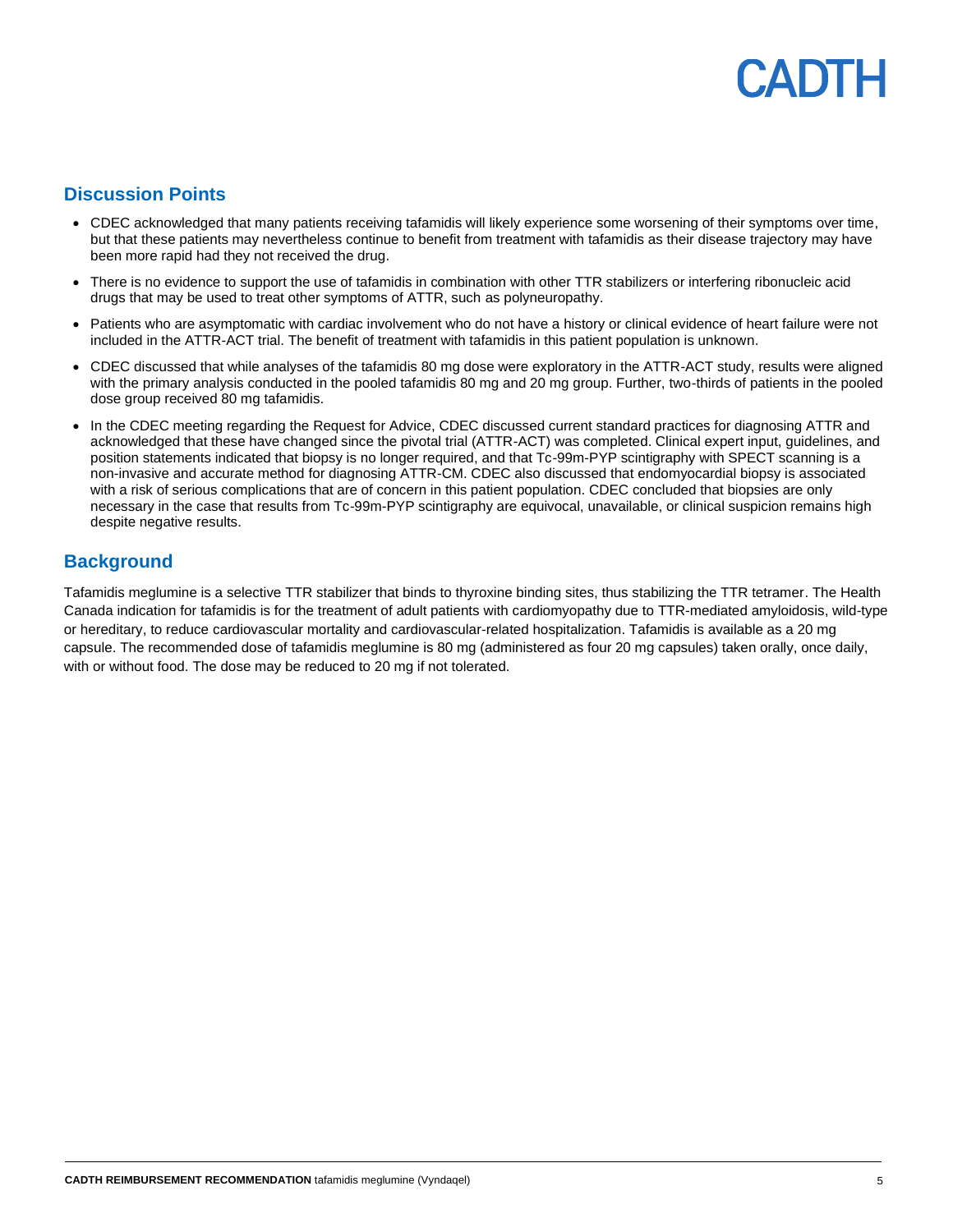## **Summary of Evidence Considered by CDEC – Initial Meeting**

The committee considered the following information prepared by CADTH: a systematic review of randomized controlled trials of tafamidis and a critique of the manufacturer's pharmacoeconomic evaluation. The committee also considered input from clinical experts with experience in treating patients with ATTR-CM, and patient group–submitted information about outcomes and issues important to patients.

#### Summary of Patient Input

The Canadian Organization for Rare Disorders, with support from the Canadian Amyloidosis Support Network, provided input for this review. Patient perspectives were obtained from an online survey and individual patient interviews. The following is a summary of key input from the perspective of the patient group:

- Almost all patients (or caregivers) reported that the condition was debilitating, interfering significantly with daily functioning and quality of life. Like all types of ATTR, the condition affects multiple systems in the body.
- The patient group indicated that prior to tafamidis, there have been no therapies specific for ATTR-CM. Almost all patients (86%) reported receiving treatments to manage symptoms related to organ damage, namely heart damage, nerve damage, and inflammation. The therapies reported as used by most respondents (67%) included medicines to manage fluid and/or mineral levels (e.g., electrolytes, and mineral and vitamin supplements). About half (50% to 54%) were currently taking some form of cardiac management therapy to manage blood pressure (e.g., diuretics), regulate heartbeat (e.g., amiodarone), or minimize clots (e.g., warfarin). Diflunisal, a nonsteroidal anti-inflammatory drug, was being used by about one-third of patients, with one-third reporting previous diflunisal use. Only two respondents indicated receipt of a liver transplant; one of them resided in Canada and the other in the US. Respondents indicated that the current treatments, including liver transplant, were "not at all" or "somewhat" effective in managing symptoms.
- The responses reflected both optimism and realism. The patient group reported two types of benefits. The first referenced the impact on symptoms, namely reduction in nerve pain, increase in strength and energy, better appetite, and improved mobility. The second benefit was "slowing or halting" disease progression. Thus, in their day-to-day life, patients felt better and were able to do more. As important, they were optimistic that this insidious disease was being held in check, if not actually cured.

#### Clinical Trials

The systematic review included one phase III clinical trial (ATTR-ACT). The ATTR-ACT study was a multi-centre, double-blind, randomized, placebo-controlled trial in adults with hereditary or wild-type ATTR-CM. A total of 441 patients were randomized in a 2:1:2 ratio to placebo (N = 177), tafamidis 20 mg (N = 88), or tafamidis 80 mg (N = 176) once daily for 30 months. Randomization was stratified by wild-type or hereditary ATTR-CM, and NYHA class I or class II/III. In the primary analysis, patients receiving the 20 mg and 80 mg of tafamidis were pooled, whereas exploratory analyses by dose group were conducted for the primary and key secondary outcomes. In the Health Canada product monograph for tafamidis, the dosage indicated for ATTR-CM is 80 mg once daily, administered as four 20 mg capsules. Therefore, the focus of the CADTH review was the tafamidis 80 mg treatment group.

The study was completed by 48% of patients in the placebo group and 64.2% in the tafamidis 80 mg group. More patients in the placebo group discontinued treatment (52% placebo versus 35.8% tafamidis 80 mg). The main reason for discontinuation was death, which was higher in the placebo group than in the tafamidis 80 mg group (21.5% versus 14.2%). Other common reasons were withdrawal of consent (20.9% versus 9.7%) and adverse events (AEs) (6.2% versus 6.8%) in the placebo and tafamidis 80 mg groups, respectively.

#### Outcomes

Outcomes were defined a priori in the CADTH systematic review protocol. Of these, the committee discussed the following:

• Combination of all-cause mortality and frequency of cardiovascular-related hospitalization at month 30: Analyzed with a hierarchical statistical testing approach and applying the method of Finkelstein-Schoenfeld. In this method, each patient was compared with every other patient within strata (i.e., wild type or hereditary and NYHA class I/II combined or class III) in a pairwise fashion, on all-cause mortality first, followed by cardiovascular-related hospitalization if patients could not be ranked based on mortality. All rankings were then combined to produce an overall test statistic.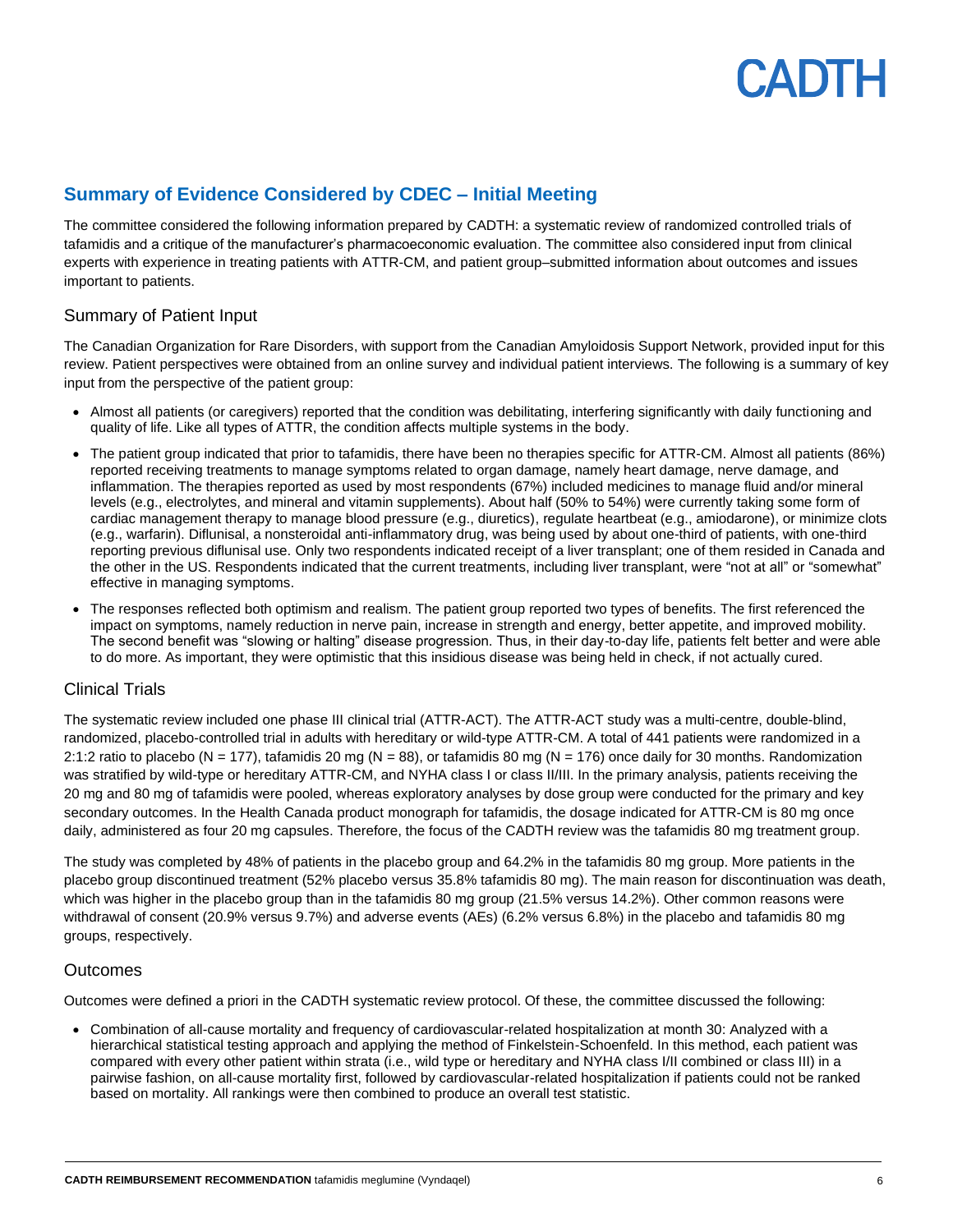- The KCCQ overall score: A 23-item (15-question) disease-specific health-related quality of life questionnaire used for patients with congestive heart failure. The KCCQ consists of eight domains (physical limitation, symptom stability, symptom frequency, symptom burden, total symptoms, self-efficacy, quality of life, and social limitation), a clinical summary, and an overall summary score. The scores are transformed to a 0 to 100 range, with higher scores indicating better health status. The KCCQ has been considered as a reliable and valid self-report instrument for measuring disease-specific quality of life in chronic heart failure. The KCCQ has been validated in patients with congestive heart failure with a minimal important difference (MID) of 5.7 for the overall score. However, no data were available for the validity or MID of the KCCQ in patients with ATTR-CM.
- NYHA functional classification: A measurement designed to assess the severity of heart failure that consists of four categories (class I, class II, class III, and class IV).
- 6MWT: A supervised test that measures the distance a patient can walk on a hard, flat surface over a six-minute period. The 6MWT is a commonly used test to evaluate global function of organ systems involved in exercise, namely the heart, lungs, peripheral circulation, blood, nervous system, muscles, bones, and joints during walking, a self-paced activity. No MIDs were identified for patients with ATTR-CM.
- N-terminal prohormone of brain natriuretic peptide (NT-proBNP): A cardiac biomarker that is released from the heart into blood circulation in response to myocardial wall tension and stress. NT-proBNP has been validated as a marker of cardiac stress and injury in patients with TTR amyloidosis (hereditary and wild type). It is a valid surrogate marker for mortality in patients with hereditary ATTR.
- Echocardiograms: A measure of cardiac left ventricle (LV) systolic function. Echocardiogram parameters (e.g., LV longitudinal strain, LV end diastolic interventricular septal wall thickness [mm]; LV wall thickness, and LV ejection fraction) are a reliable examination commonly used in clinics.
- Harms.

The primary outcome was a hierarchical combination of all-cause mortality and cardiovascular-related hospitalization at month 30 analyzed by the Finkelstein-Schoenfeld method.

#### **Efficacy**

- For the primary outcome, at month 30, more patients were alive in the tafamidis 80 mg group compared with placebo (69.3% versus 57.1%). There were also more cardiovascular-related hospitalizations in the placebo group compared with tafamidis 80 mg among patients who were alive at month 30 (mean: 0.46 per year versus 0.34 per year). In the primary analysis that compared the pooled tafamidis dose group with placebo, the results demonstrated a pattern that was similar to tafamidis 80 mg. The Finkelstein-Schoenfeld analysis was statistically significant for the pooled tafamidis group versus placebo ( $P = 0.0006$ ), demonstrating that at least one, or possibly both, of all-cause mortality and cardiovascular-related hospitalization were statistically significantly different.
- Health-related quality of life was measured using the KCCQ and was a key secondary outcome in the ATTR-ACT study. For the KCCQ overall score, the change from baseline to month 30 was –7.3 points in the tafamidis 80 mg group, –7.2 points for the pooled tafamidis group, and –20.8 points for the placebo group, indicating a relatively more rapid decline in patients' healthrelated quality of life as measured by KCCQ over the 30-month period for the placebo group. The least square mean difference for tafamidis 80 mg versus placebo was 13.5 points (95% CI, 9.2 to 17.8), and 13.7 points (95% CI, 9.5 to 17.8) for the pooled tafamidis group versus placebo. These estimates exceed the MID of 5.7 for patients with congestive heart failure.



• Disability was measured using the 6MWT and was a key secondary outcome in ATTR-ACT. The decrease in the 6MWT from baseline to month 30 was smaller for tafamidis 80 mg compared with placebo (least square mean change: –54.8 metres versus –130.6 metres). Similarly, the decrease was smaller for the pooled tafamidis group compared with placebo (–54.9 metres). The least square mean difference for the pooled tafamidis group versus placebo was 75.7 metres (95% CI, 57.6 to 93.8). Although no MID for the 6MWT test is available specifically for patients with ATTR-CM, these estimates exceeded the MID of 43 metres for heart failure.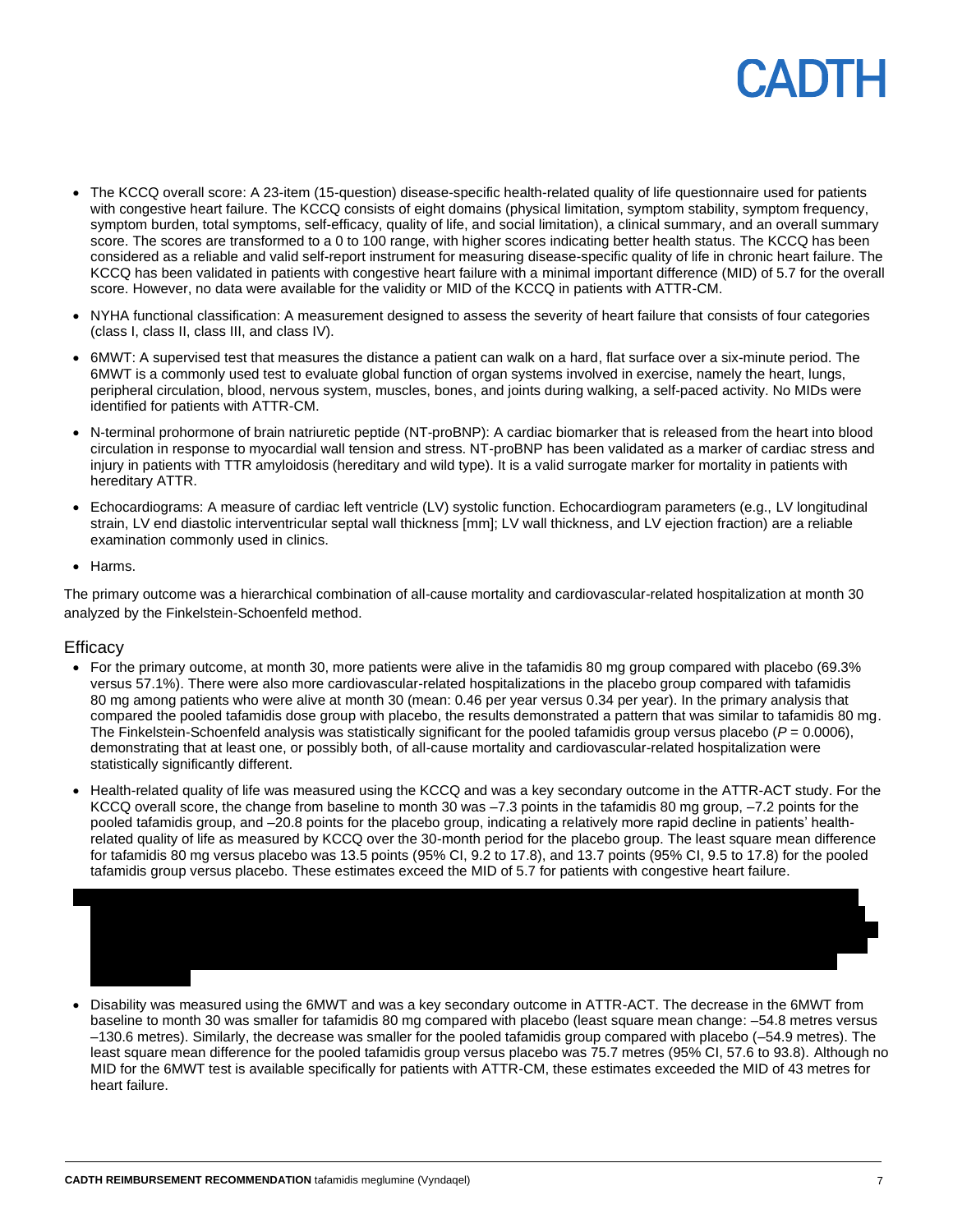- The NT-proBNP cardiac biomarker was an exploratory outcome. The NT-proBNP level in both the pooled tafamidis group and the placebo group increased from baseline to month 30; however, the increase was smaller for the pooled tafamidis group compared with the placebo group (least square mean change from baseline 1,771.7 pg/mL versus 3,947.7 pg/mL).
- Changes from baseline to month 30 in echocardiogram parameters were exploratory in ATTR-ACT. Smaller magnitudes of changes were observed for global longitudinal strain, LV end diastolic interventricular septal wall thickness, LV posterior wall thickness, and left ventricular ejection fraction for the pooled tafamidis group compared with the placebo group.

#### Harms (Safety)

- AE: Almost all patients experienced at least one AE (98.9% placebo, and 98.3% tafamidis 80 mg). The most common AEs were cardiac-related (atrial fibrillation: 18.6% placebo, 19.9% tafamidis 80 mg); cardiac failure (33.9% placebo, 26.1% tafamidis 80 mg). Gastrointestinal effects, such as constipation (16.9% placebo, 14.8% tafamidis 80 mg), diarrhea (22.0% placebo, 12.5% tafamidis 80 mg), and nausea (20.3% placebo, 11.4% tafamidis 80 mg) were also common, but experienced by a lower percentage of patients who received tafamidis rather than placebo.
- Serious adverse events (SAE): At least one SAE was experienced by 79.1% of patients in the placebo group and 75.6% of patients in tafamidis 80 mg group. The most common SAEs were cardiac-related (i.e., atrial fibrillation and cardiac failure) and condition aggravated (32.8% placebo, 22.7% tafamidis 80 mg).
- Withdrawals due to AE: More patients in the placebo group stopped treatment due to an AE (29% placebo, 23% tafamidis 80 mg); however, withdrawal from the study due to an AE was similar between the placebo group (6.2%) and the tafamidis 80 mg (6.8%) group.
- Notable harms: Hypothyroidism was experienced by 5.6% of patients in the placebo group and 6.8% of patients in the tafamidis 80 mg group. More patients who received tafamidis had thyroxine abnormality of less than 0.8 lower limit of normal (4.5% placebo, 29.9% tafamidis 80 mg). Pruritis or rash occurred in more patients in the placebo group.

#### Indirect Treatment Comparisons

No indirect evidence was submitted by the sponsor. An independent literature search for indirect evidence conducted by CADTH did not identify any evidence that met the inclusion criteria of the CADTH review protocol.

#### Cost and Cost-Effectiveness

Tafamidis is available as a 20 mg capsule at a submitted price of \$133.57 per capsule. At the recommended dose of 80 mg, the daily and annual drug costs for tafamidis are \$534 and \$195,012 per patient, respectively.

The sponsor submitted a cost-utility analysis from the perspective of a Canadian publicly funded health care payer comparing tafamidis with BSC (consisting of supportive care medications) in patients with ATTR-CM over a lifetime time horizon (30 years). A multi-state cohort Markov model was developed, with three main health states: alive without transplant, alive with transplant, and death. Within the alive without transplant health state, patients were further subdivided into the four NYHA classes to reflect cardiac disease progression and, at any point, patients in the alive without transplant health states could receive a heart transplant (i.e., enter the alive with transplant health state). Patients entered the model distributed across one of two subgroups (baseline NYHA I/II or NYHA III) The model considered the two subgroups separately with the results weighted by the baseline NYHA class distributions (i.e., 67% in NYHA I/II and 33% in NYHA III) to produce the cost-effectiveness estimates for the full population. Transition probabilities on cardiac disease progression and transplantation were derived from the ATTR-ACT trial. Treatment-specific utilities and treatment and baseline NYHA-dependent mortality for patients in the alive without transplant health states were estimated from the ATTR-ACT trial. The model assumed that patients in the alive without transplant health states would remain on treatment, irrespective of NYHA class. Treatment acquisition costs were adjusted by the compliance rate and the extrapolated treatment discontinuation observed in the ATTR-ACT trial over the entire model time horizon. No treatment costs were assumed to be associated with BSC. Other costs included the costs of physician visits, emergency room visits, and cardiovascular-related hospitalizations.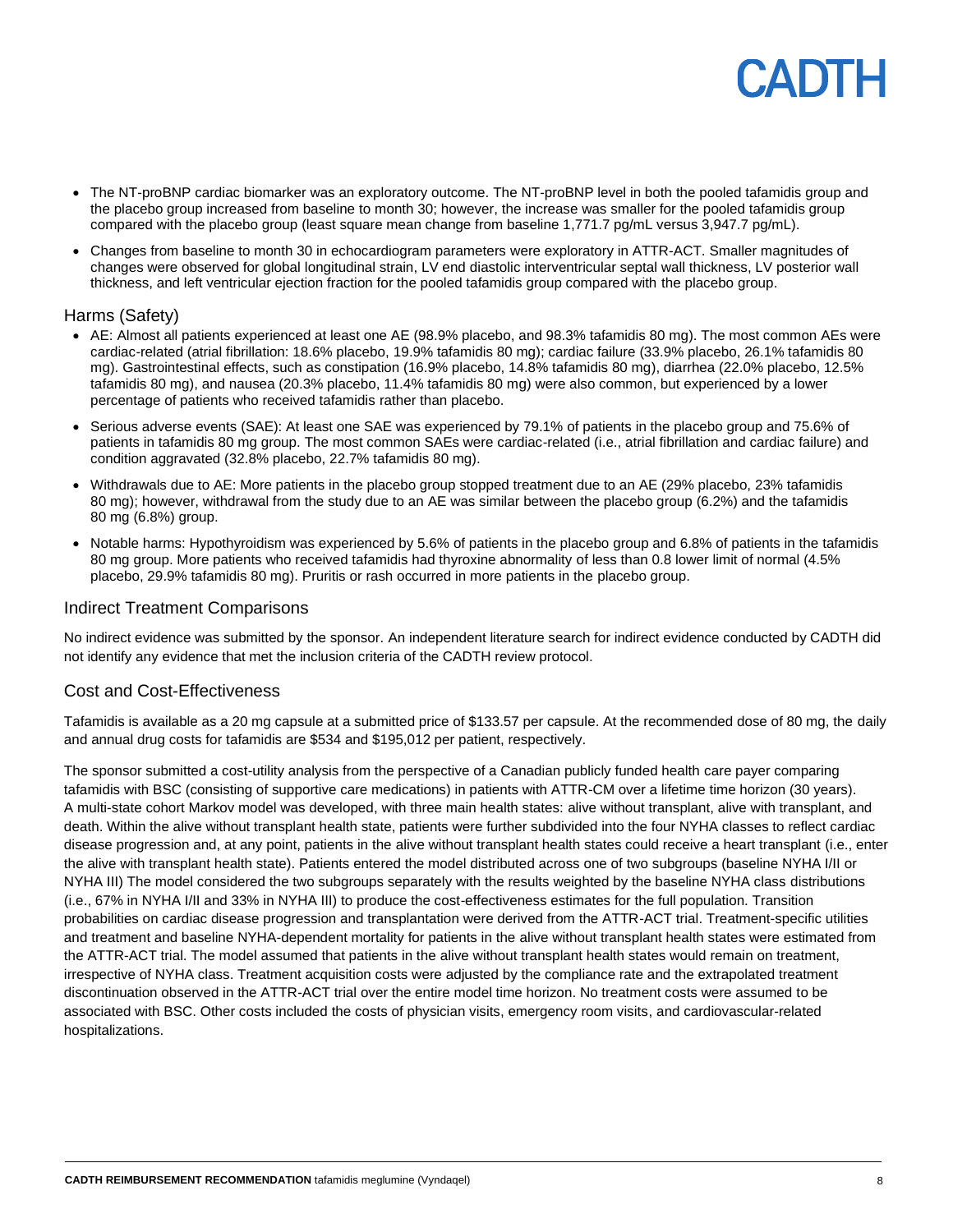CADTH identified several key limitations with the sponsor's economic submission:

- Disease progression, in terms of mortality and cardiovascular-related hospitalization, was a function of a patient's baseline NYHA class rather than their current NYHA class. This approach has limited clinical validity and likely resulted in overestimation of the survival benefits associated with tafamidis.
- Treatment discontinuation and efficacy were modelled independently, resulting in ongoing reductions in treatment acquisition costs beyond the 30-month trial period, whereas long-term efficacy estimates were based on an intention-to-treat analysis at months 18 to 30 of the ATTR-ACT trial.
- Despite using one-month cycle lengths, during the first 30 months of the model, changes in cardiac disease progression occurred every six months, which would not be realistic in clinical practice.
- Treatment-specific health-state utility values were used.
- Resource use estimates may not reflect expected Canadian treatment practices.
- Tafamidis treatment costs were reduced by assuming lowered rates of adherence.
- There was uncertainty regarding the long-term clinical efficacy of tafamidis and the initiation of tafamidis in NYHA class IV due to a paucity of clinical data.

CADTH's reanalyses accounted for some of the identified limitations: different distributions for survival curves were selected, treatment discontinuation was assumed to be capped at 30 months, treatment-specific health-state utilities were removed, resources used estimates were revised based on current clinical practice, and 100% adherence was assumed. This resulted in a revised ICUR for tafamidis of \$443,694 per QALY gained compared with BSC. To be considered cost-effective at a willingness-to-pay threshold of \$50,000 per QALY, a 92% reduction in price would be required.

CADTH was unable to address several structural limitations related to the economic model and uncertainty remains regarding the clinical efficacy of tafamidis beyond 30 months. The potential cost-effectiveness of tafamidis in patients with baseline NYHA class IV is unknown and was not addressed in either the sponsor's or CADTH's analyses.

#### **Summary of Evidence Considered by CDEC – Request for Advice**

#### *Context for RfA*

In 2020, CDEC recommended that tafamidis be reimbursed for the treatment of adult patients with cardiomyopathy due to TTRmediated amyloidosis, wild type or hereditary, to reduce cardiovascular mortality and cardiovascular-related hospitalization only if the conditions for reimbursement were met.<sup>1</sup> One of the conditions for initiation in the recommendation was documented cardiac disease due to ATTR-CM. The recommendation stated that documented ATTR-CM consists of the "presence of amyloid deposits in biopsy tissue (fat aspirate, salivary gland, median nerve connective tissue sheath, or cardiac)",<sup>1</sup> amongst other criteria. With the advent of newer diagnostic modalities that may detect the presence of amyloid deposits, the evolving role of biopsies may result in implementation challenges for jurisdictions.

The public drug plans are seeking advice on the role of biopsies and other modalities in diagnosing ATTR-CM. Specifically, the drug plans asked if biopsy is a necessary modality for diagnosing patients with cardiomyopathy due to wild type or hereditary TTRmediated amyloidosis and which other alternative modalities (e.g., technetium-99 m pyrophosphate scintigraphy) would be acceptable for diagnosing patients with cardiomyopathy due to wild type or hereditary TTR-mediated amyloidosis for the purposes of providing reimbursement for treatment with tafamidis (Vyndaqel).

The RfA approach consisted of collecting stakeholder feedback from the sponsor and patient groups, consulting 2 clinical experts and conducting a literature search for relevant clinical practice guidelines. Pfizer Canada ULC and Canadian Organization for Rare Disorders provided input to the RfA.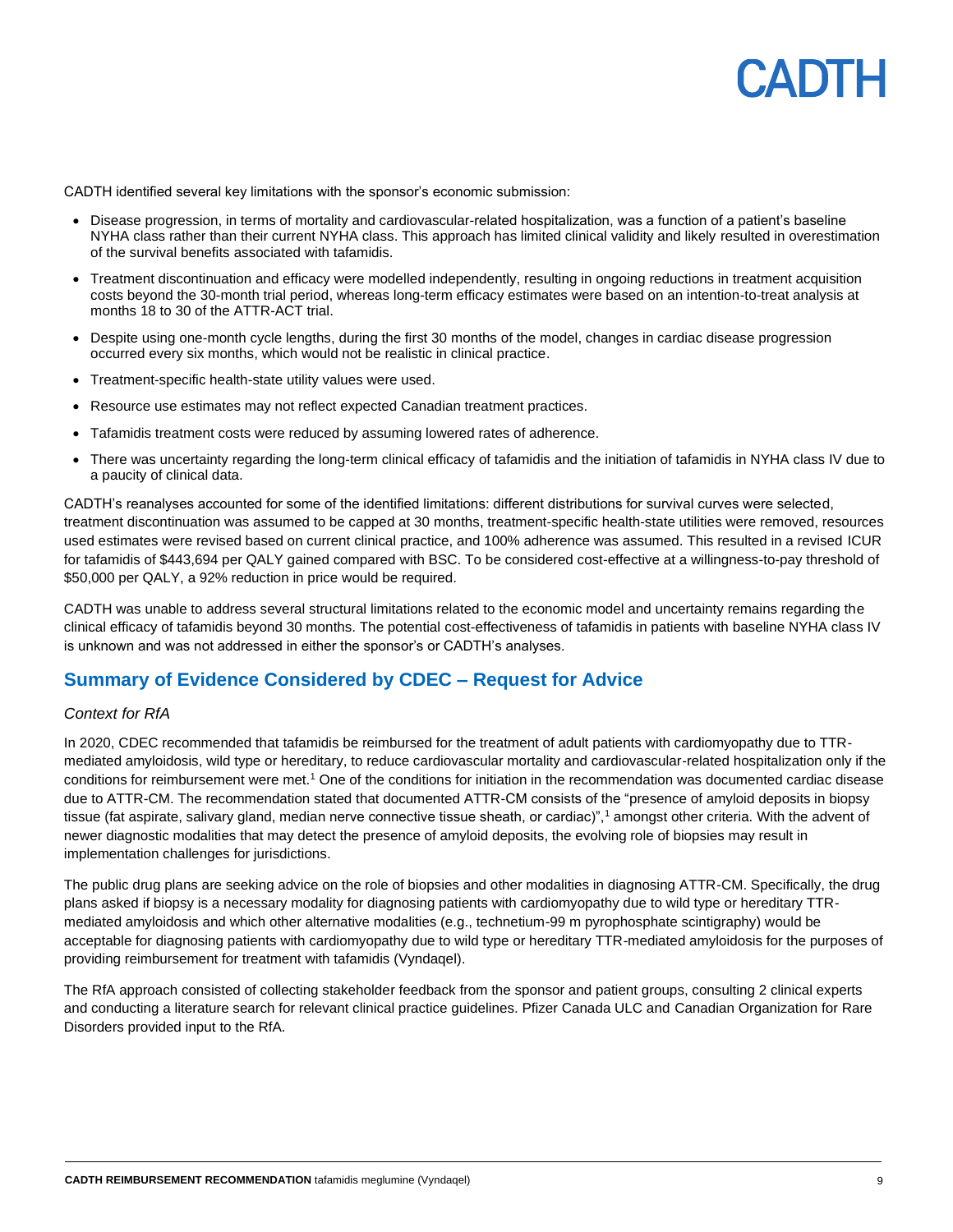

#### *Summary of Findings*

The use of biopsy to confirm diagnosis is only necessary in select cases. The clinical expert panel and the 12 clinical guidelines reviewed as part of this RfA all indicated that biopsies are only necessary in the case that results from technetium-99mm-PYP (Tc-99m-PYP) scintigraphy are equivocal, clinical suspicion remains high despite negative results, or if the Tc-99m-PYP modality is unavailable. Clinical experts noted that the yield of non-cardiac biopsy, especially in wild type, is highly variable and may be low, which also aligned with the findings presented in the guidelines.

Tc-99m-PYP scintigraphy is an acceptable modality for diagnosing ATTR-CM. Clinical experts and the clinical guidelines suggest that Tc-99mm-PYP are a valid form of non-invasive diagnosis, maintaining that single-photon emission computerized tomography (SPECT) is necessary alongside the use of PYP scanning as opposed to planar imaging alone.

Patients reported valuing diagnostic modalities that are effective and low risk, trusting their cardiologist to provide the best information and most appropriate care.